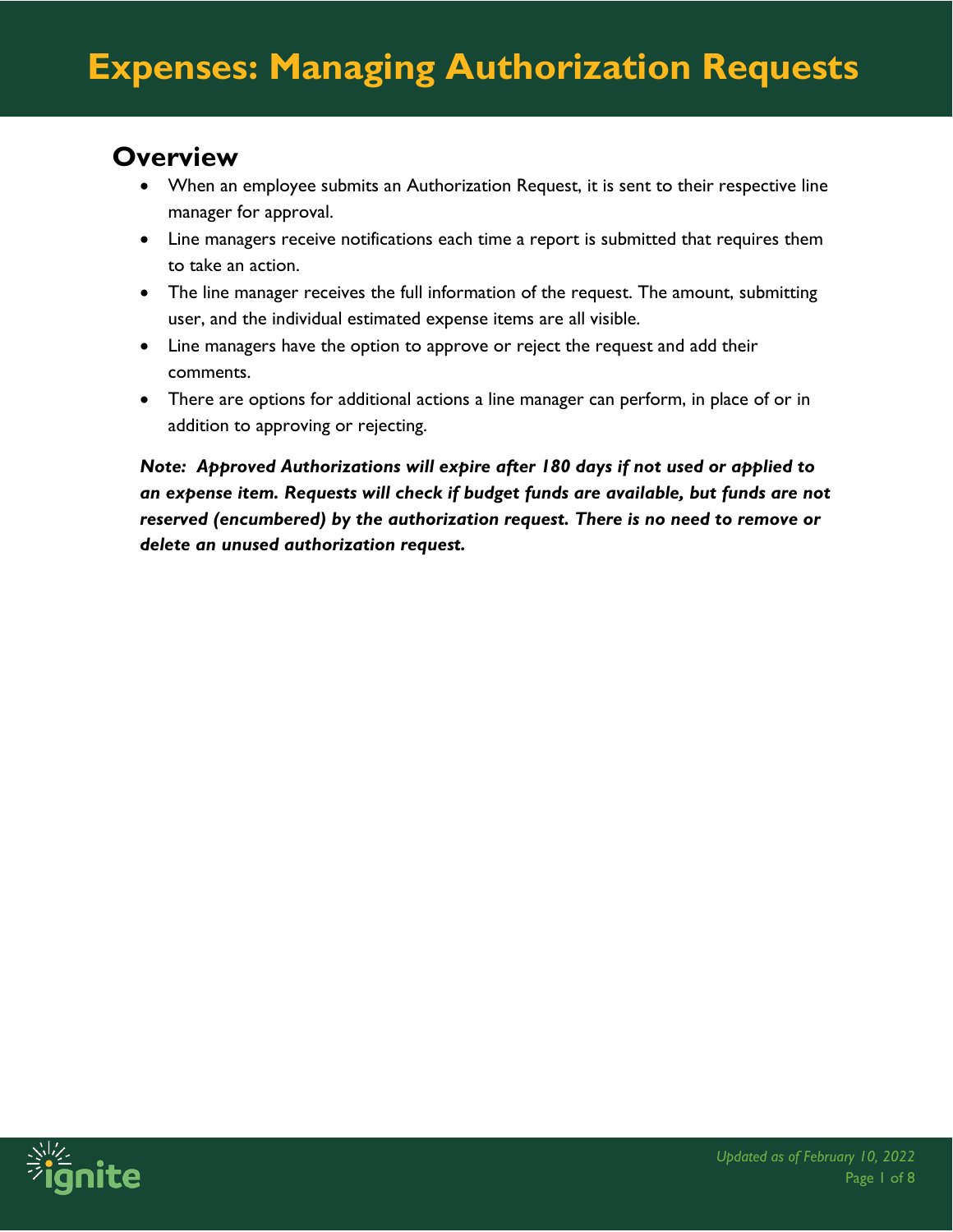# **Expenses: Managing Authorization Requests**

#### **1. Opening a Submitted Authorization Request**

1. To view submitted **Authorization Requests**, click on the **Notifications Bell** in the top right corner of the screen.

| <b>Sule</b><br><b>Fignite</b> SIT<br>E<br>G |                 |                    |                 | ⋒ |
|---------------------------------------------|-----------------|--------------------|-----------------|---|
| Good afternoon, Testuser_PO_s51!            |                 |                    |                 |   |
| Me<br>Sales<br><b>Help Desk</b><br>Service  | Procurement     | Tools              | Others          |   |
| <b>QUICK ACTIONS</b>                        | <b>APPS</b>     |                    |                 |   |
| b.<br>Personal Details                      |                 |                    | 罔               |   |
| ⊕<br>Document Records                       | æħ<br>Directory | 95 T<br>Onboarding | Checklist Tasks |   |
| ⊫ե<br>Identification Info                   |                 |                    |                 |   |
| $\boxtimes$ Contact Info                    |                 |                    | ስឩ              |   |

2. Select the **Authorization Request** you wish to manage by clicking on the link from the displayed list. If it is not showing in the most recent notifications, select "**Show All"** to view all the notifications available to you and select the link from there.



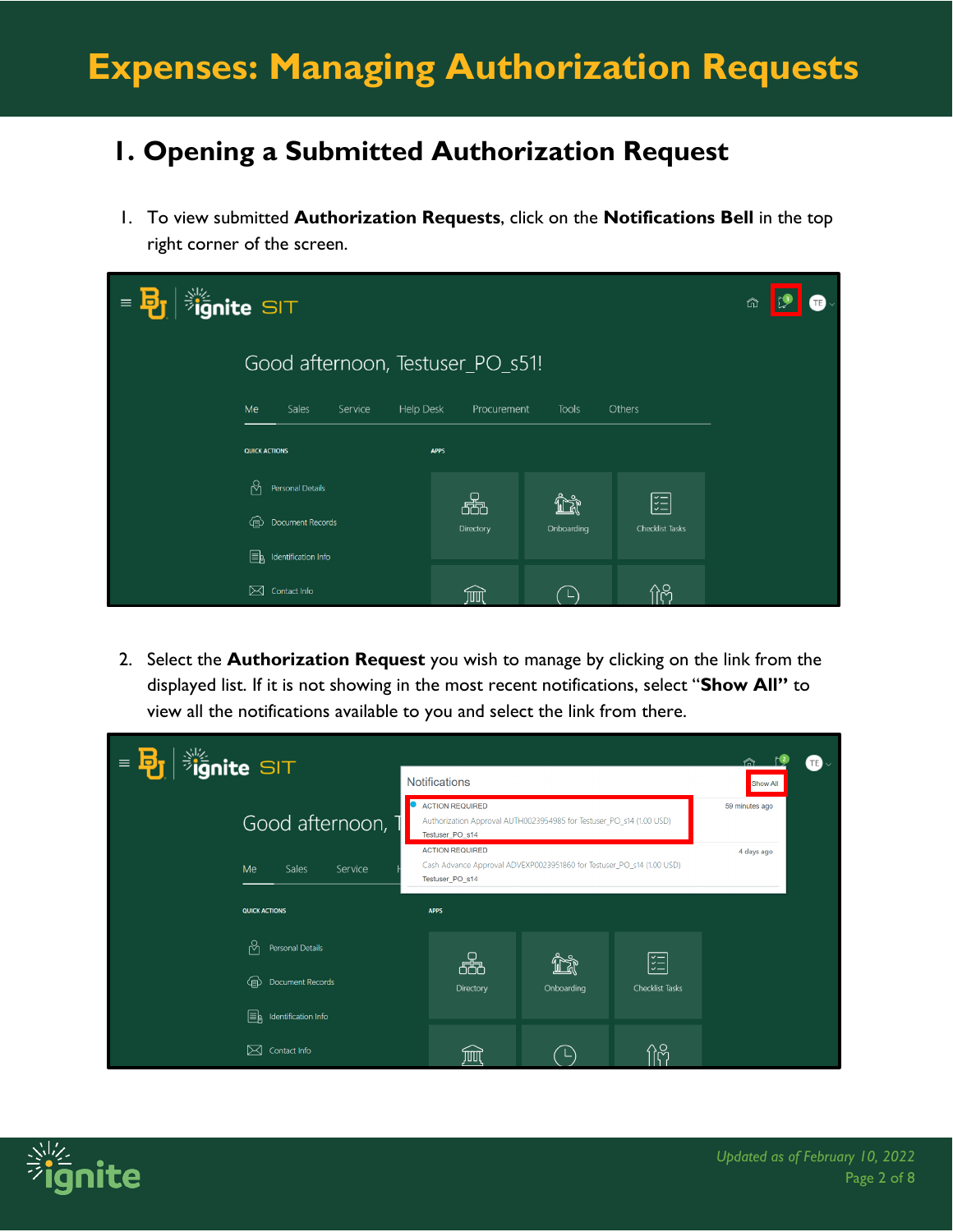3. A **pop-up window** will open containing the selected **Authorization Request.**

| Authorization Approval AUTH0021622195 for Ms. Ruby Christine Bowen (373.00 USD)                                                          |                              |                |               |
|------------------------------------------------------------------------------------------------------------------------------------------|------------------------------|----------------|---------------|
| eiof-dev3.fa.us2.oraclecloud.com/fscmUl/faces/adf.task-flow?tz=America%2FChicago&df=medium&dt=both&tf=short&lq=en&cy=&bpmWorklistTaskId= |                              |                |               |
| Authorization Approval AUTH0021622195 for Ms. Ruby Christine Bowen (373.00 USD)                                                          | Actions $\blacktriangledown$ | <b>Approve</b> | <b>Reject</b> |
| <b>Authorization Approval</b>                                                                                                            |                              |                |               |
| 373.00 USD                                                                                                                               |                              |                |               |
| <b>Ruby Bowen</b>                                                                                                                        |                              |                |               |
| AUTH0021622195 submitted on 2/20/20                                                                                                      |                              |                |               |
| <b>Teaching Conference</b>                                                                                                               |                              |                |               |
| 2/20/20 - 2/21/20, Dallas, TX                                                                                                            |                              |                |               |
| Funds check ran on 2/20/20 8:58 PM: Passed                                                                                               |                              |                |               |
| <b>Items</b>                                                                                                                             |                              |                |               |
| <b>Car Rental</b><br>78.00                                                                                                               |                              |                |               |
| Car rental fee                                                                                                                           |                              |                |               |
| 295.00<br>Lodging                                                                                                                        |                              |                |               |
| Hotel reservation fee                                                                                                                    |                              |                |               |

### **2. Approving an Authorization Request**

- 1. When the selected **Authorization Request** opens, review the information displayed on the page. The **authorization amount**, **submitting user**, and other details are shown, including individual **estimated expense items**. The date and time of a **funds check** is displayed with corresponding pass or fail status.
- *Note: The funds check does not reserve the funds necessary to cover the expense. The funds check only confirms that the funds are available for use at the time of the authorization.*

| Actions $\blacktriangledown$<br>Authorization Approval AUTH0021622195 for Ms. Ruby Christine Bowen (373.00 USD)<br><b>Approve</b><br><b>Authorization Approval</b><br>373.00 USD<br><b>Ruby Bowen</b><br>AUTH0021622195 submitted on 2/20/20<br><b>Teaching Conference</b><br>2/20/20 - 2/21/20, Dallas, TX<br>Funds check ran on 2/20/20 8:58 PM: Passed<br><b>Items</b> | Reject                                       |  |  |
|---------------------------------------------------------------------------------------------------------------------------------------------------------------------------------------------------------------------------------------------------------------------------------------------------------------------------------------------------------------------------|----------------------------------------------|--|--|
|                                                                                                                                                                                                                                                                                                                                                                           |                                              |  |  |
|                                                                                                                                                                                                                                                                                                                                                                           |                                              |  |  |
|                                                                                                                                                                                                                                                                                                                                                                           | 78.00<br><b>Car Rental</b><br>Car rental fee |  |  |
|                                                                                                                                                                                                                                                                                                                                                                           | 295.00<br>Lodging<br>Hotel reservation fee   |  |  |

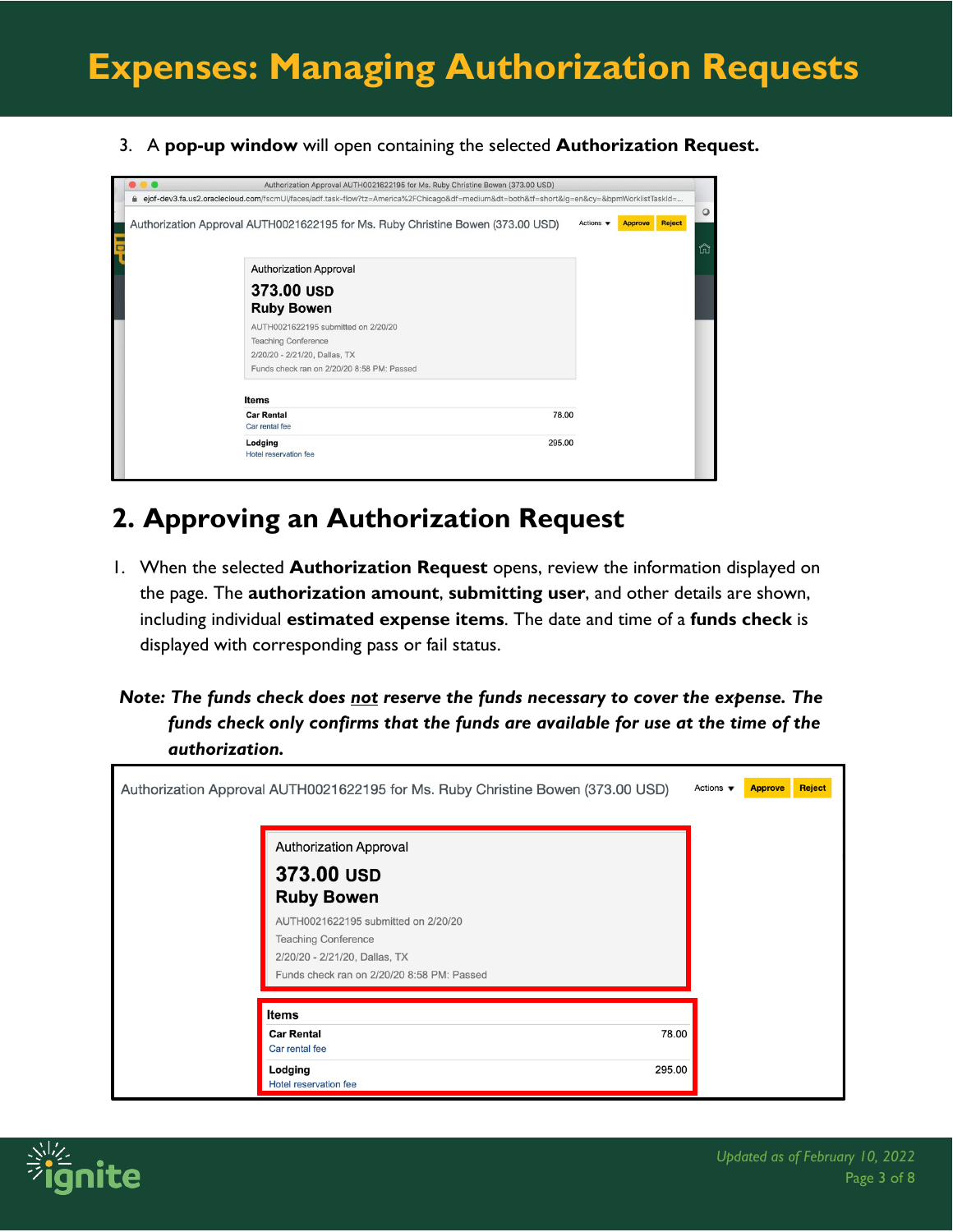2. Click the "**Approve**" button in the top right corner to approve the **request**.



3. Add any optional **comments** or **attachments**.

| <b>Authorization Approval</b><br>373.00 USD             |                                                  |               |        |
|---------------------------------------------------------|--------------------------------------------------|---------------|--------|
| <b>Ruby Bowen</b>                                       |                                                  |               |        |
| ALITILOO ACOOLITILA<br>100<br><b>COLLEGE</b><br>Approve | 010010                                           | <b>Submit</b> | Cancel |
| <b>Comment</b>                                          |                                                  |               |        |
|                                                         |                                                  |               |        |
|                                                         |                                                  |               |        |
|                                                         | Drag files here<br>or click to add<br>attachment |               |        |
|                                                         | $\checkmark$                                     |               |        |
|                                                         |                                                  |               |        |

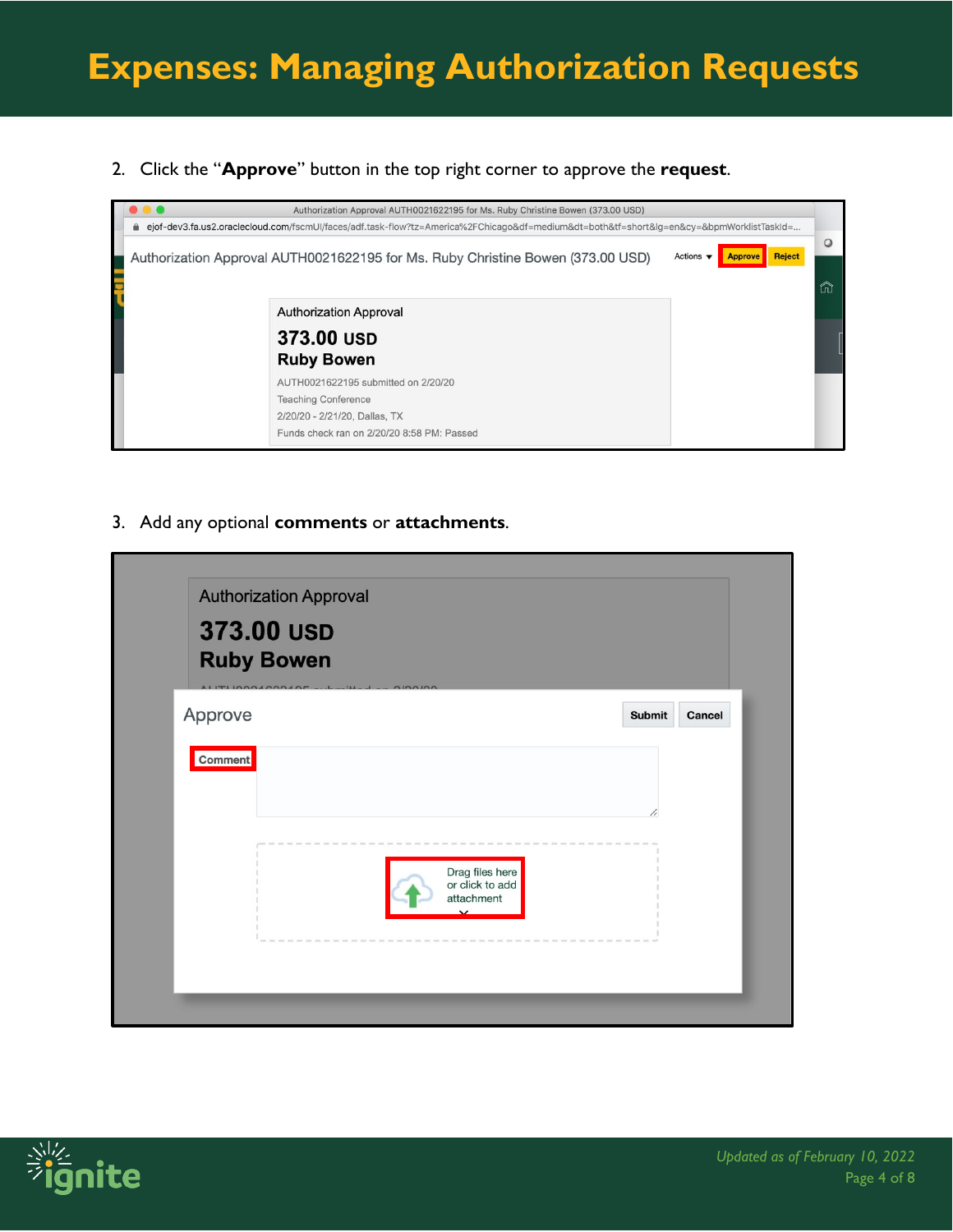4. Click "**Submit**".

| <b>Authorization Approval</b>   |                                                                 |                         |
|---------------------------------|-----------------------------------------------------------------|-------------------------|
| 373.00 USD<br><b>Ruby Bowen</b> |                                                                 |                         |
| Approve                         |                                                                 | <b>Submit</b><br>Cancel |
| Comment                         |                                                                 |                         |
|                                 | Drag files here<br>or click to add<br>attachment<br>$\check{ }$ |                         |
|                                 |                                                                 |                         |

## **3. Reject an Authorization Request**

1. After review of the selected **Authorization Request** is complete, and it is determined the request should be rejected. Click the "**Reject"** button in the top right corner to reject the **request**.



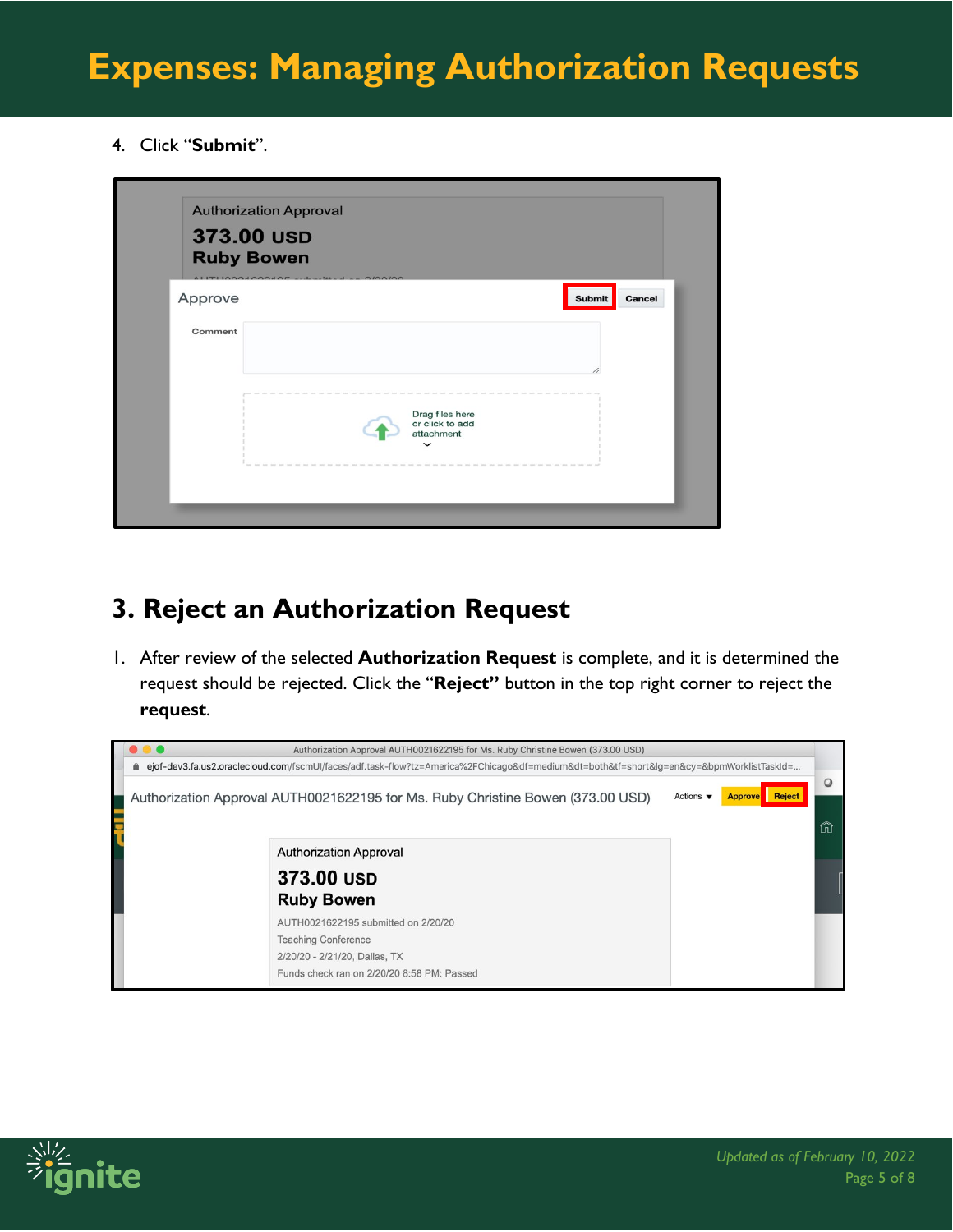# **Expenses: Managing Authorization Requests**

2. Add reason(s) for Rejection in the **Comment** field, and any **attachment** as needed.

| <b>Ruby Bowen</b><br>$511 -$<br><b>SECTION</b> | $-0100100$                         |                  |
|------------------------------------------------|------------------------------------|------------------|
| Approve                                        |                                    | Submit<br>Cancel |
| Comment                                        |                                    |                  |
|                                                |                                    |                  |
|                                                |                                    |                  |
|                                                | Drag files here<br>or click to add |                  |
|                                                | attachment<br>$\check{~}$          |                  |

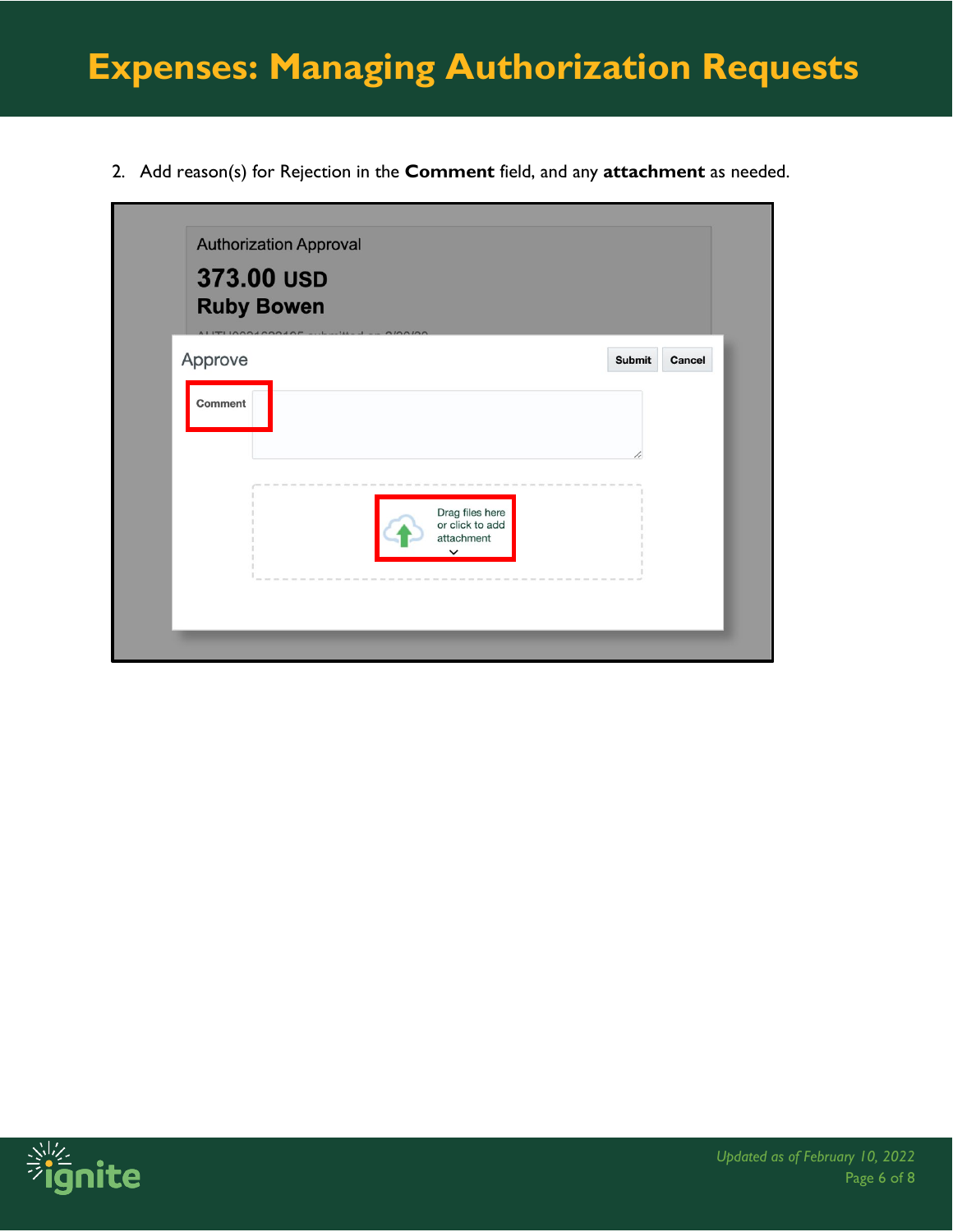3. Click "**Submit**".

| <b>Authorization Approval</b>          |                                                  |                                                 |
|----------------------------------------|--------------------------------------------------|-------------------------------------------------|
| 373.00 USD                             |                                                  |                                                 |
| <b>Ruby Bowen</b><br>ALITLIOOO ACOOLIT | -14<br>$11 - 1 - 0100100$                        |                                                 |
| Approve                                |                                                  | <b>Submit</b><br>Cancel                         |
| Comment                                |                                                  |                                                 |
|                                        |                                                  |                                                 |
|                                        |                                                  | test last last site and site and last last last |
|                                        | Drag files here<br>or click to add<br>attachment |                                                 |
|                                        | $\check{ }$                                      |                                                 |
|                                        |                                                  |                                                 |

### **4. Other Actions**

1. After review of the selected **Authorization Request** is complete, and it is determined the request should not be approved or rejected, you have the option to take **Additional Actions**. To view the available actions, click the "**Actions**" drop down in the top right.

| Approval AUTH0021622195 for Ms. Ruby Christine Bowen (373.00 USD) |        | Actions $\blacktriangledown$    | <b>Approve</b>        | <b>R</b> ect |  |
|-------------------------------------------------------------------|--------|---------------------------------|-----------------------|--------------|--|
|                                                                   |        | <b>Check Funds</b>              |                       |              |  |
|                                                                   |        | <b>View Results</b>             |                       |              |  |
| <b>Authorization Approval</b>                                     |        | Request Information<br>Delegate |                       |              |  |
| 373.00 USD                                                        |        |                                 |                       |              |  |
| <b>Ruby Bowen</b>                                                 |        | Reassign                        |                       |              |  |
| AUTH0021622195 submitted on 2/20/20                               |        | <b>Route Task</b>               |                       |              |  |
| <b>Teaching Conference</b>                                        |        | Escalate                        |                       |              |  |
| 2/20/20 - 2/21/20, Dallas, TX                                     |        |                                 | Suspend               |              |  |
| Funds check ran on 2/20/20 8:58 PM: Passed                        |        |                                 | <b>Add Comments</b>   |              |  |
| <b>Items</b>                                                      |        |                                 | <b>Add Attachment</b> |              |  |
| <b>Car Rental</b>                                                 | 78.00  |                                 | <b>View Approvals</b> |              |  |
| Car rental fee                                                    |        |                                 |                       |              |  |
| Lodging                                                           | 295.00 |                                 |                       |              |  |
| Hotel reservation fee                                             |        |                                 |                       |              |  |